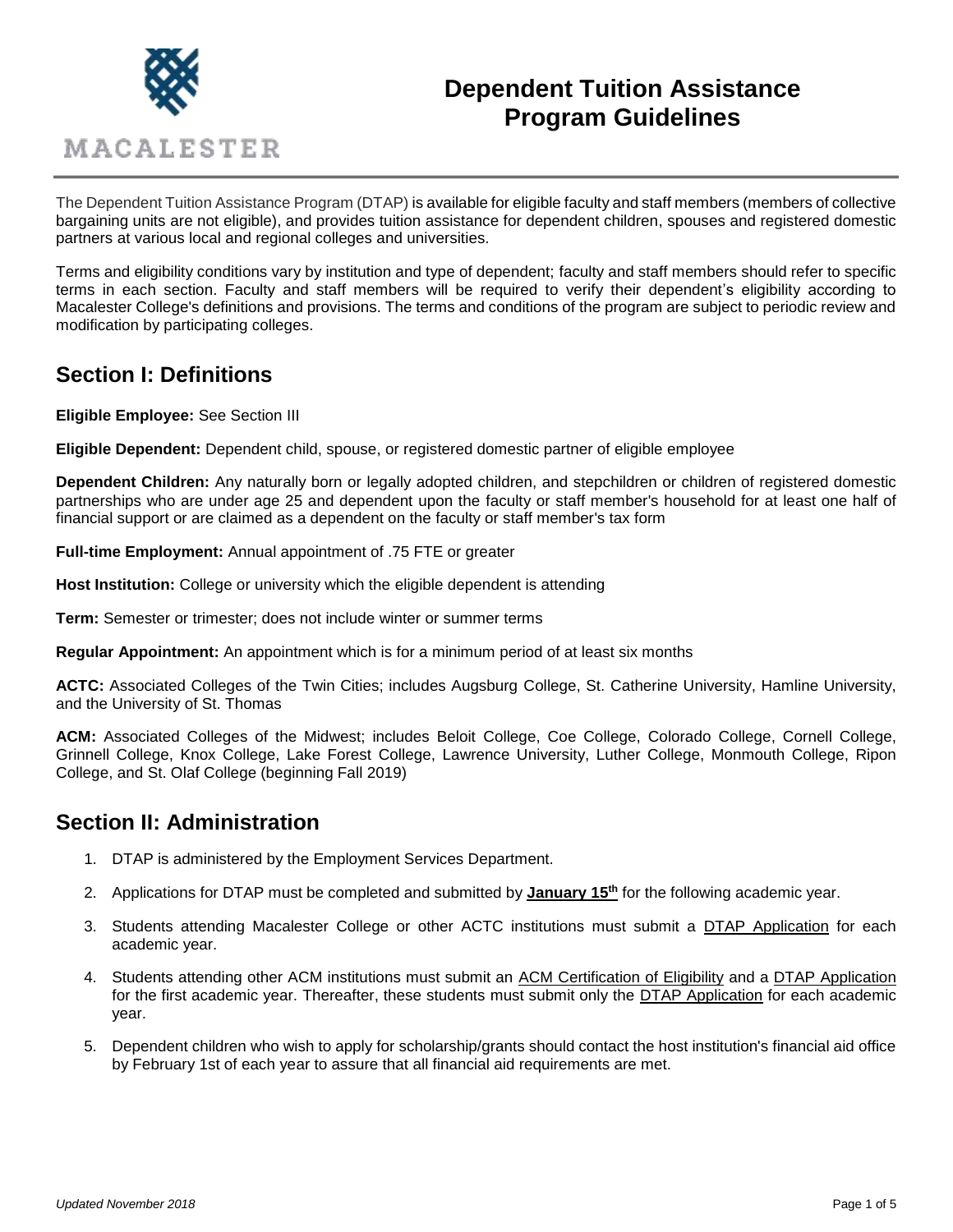# **Section III: Eligibility & Service Requirements**

Eligible Employees:

- 1. Full-time (0.75-1.00 FTE) faculty and staff members (exclusive of members of collective bargaining units) who have completed one year of continuous service at Macalester
	- Eligible for up to 8 semesters of tuition assistance per eligible dependent at Macalester, ACM, or ACTC
- 2. Part-time (0.50-0.74 FTE) faculty and staff members (exclusive of members of collective bargaining units) who have completed 10 years of continuous service at Macalester
	- Eligible for up to 4 semesters of tuition assistance per eligible dependent at Macalester or ACM

Additional considerations:

- 1. Dependent children who have more than one parent employed by Macalester College will be eligible to participate if the combined appointment of both parents is equal to or greater than .75 FTE, and both parents have met all other program requirements.
- 2. If eligibility commences after the start of a term, but prior to the second half of that term, eligibility will be granted for the full term. For eligibility commencing during the second half of the or term, eligibility will be delayed until the following term.
- 3. If a loss of eligibility occurs after the start of a term, eligibility will be granted only for the remainder of that term. Loss of eligibility will occur upon termination and may occur with changes in FTE.
- 4. Employees who change status from part-time to full-time may count previous continuous part-time service toward the one-year service requirement. Providing that full-time status continues, eligibility in these cases will commence when the faculty or staff member has completed one of the following service requirements, both of which are equivalent to time worked in one year per full-time employment definition in Section I: 1) Staff – 1511.25 hours of service, or 2) Faculty – 4 courses taught.
- 5. Eligible employees who change status from full-time to part-time (between 0.50 and 0.74 FTE) will reduce to a prorated benefit amount up to 4 semesters. If the employee has already utilized 4 semesters of the benefit for a dependent, the benefit will be exhausted for that dependent.
- 6. If a faculty or staff member experiences a break in service of less than twelve months, all previous service will be counted toward fulfillment of the service requirement. Faculty or staff members with a break in service of greater than twelve months will begin calculating their service requirement from their rehire date.
- 7. If a faculty or staff member dies or becomes disabled after meeting program eligibility and service requirements, their dependent children who have applied to and/or have been admitted to any participating institution will be eligible for full participation in the program.
- 8. Employees who have terminated employment with another ACTC college or university within 12-months prior to their employment at Macalester and who were eligible for tuition remission under that institution's plan shall be allowed to count service at the institution toward the program service requirement at Macalester. Service at previous institutions will be verified as requested on an individual basis.
- 9. ACTC schools will evaluate participant imbalance annually each spring to determine whether each institution will restrict tuition remission in the following academic year. An institution may have good, alert, or restricted standing.
	- Good: The institution exports no more than 25% fewer students than it imports.
	- Alert: The institution imports up to twice as many students than it exports.
	- Restricted: The institution imports at least twice as many students as it exports.

Standing is calculated based on both the number students attending the institution using tuition remission (imports) and the number of students who are dependents of employees at the institution who are receiving tuition remission at other ACTC schools (exports) over the past 5 years. Restricted standing means the host institution would not be required to provide tuition remission to any more *new imports* until good standing is achieved.

10. If it is determined that you were not entitled to either some or all of the dependent tuition assistance program benefits you received, you may be required to make repayment to the respective institution.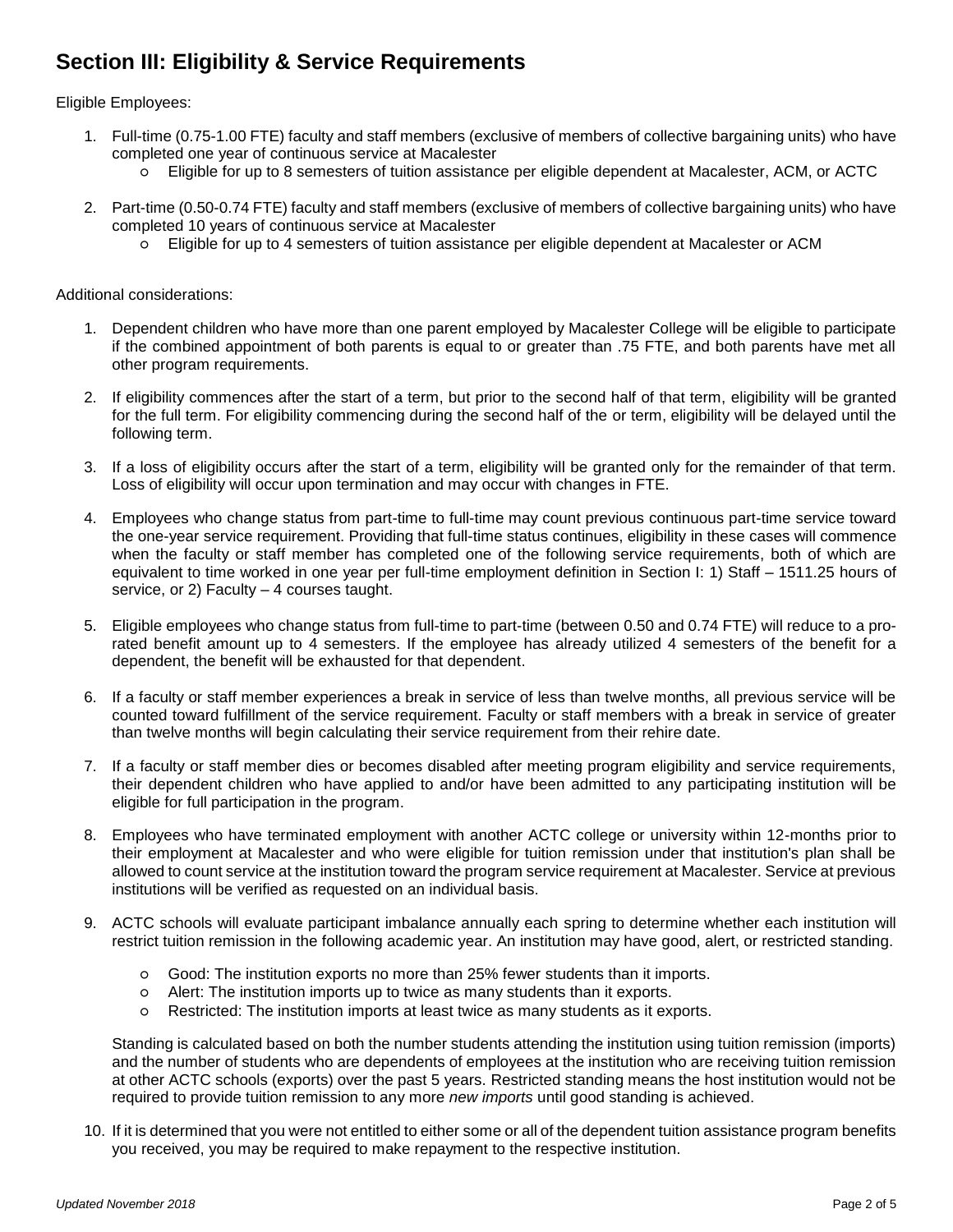# **Section IV: Programs**

In all programs:

- 1. Dependent children, spouses and registered domestic partners must be admitted by the host institution in order to take classes.
- 2. Students are responsible for all fees and tuition payments not covered by DTAP.
- 3. This policy is not applicable to January term sessions, summer sessions or off campus study (study abroad or interim courses outside the host institution).
- 4. Additional conditions for tuition assistance may be defined by the host institution.

|             | <b>Host Institution</b>  | <b>Eligible Participants</b><br>As related to eligible Macalester<br>faculty or staff member | Semesters of<br><b>Assistance</b><br>(per dependent) | <b>Assistance Rate</b><br>% of tuition |
|-------------|--------------------------|----------------------------------------------------------------------------------------------|------------------------------------------------------|----------------------------------------|
|             | Macalester College       | Dependent Children<br>Spouse<br>Registered Domestic Partner                                  | Up to 8                                              | Up to 90%                              |
| <b>ACTC</b> | Augsburg College         | Dependent Children<br>Spouse<br>Registered Domestic Partner (same sex only)                  | Up to 8                                              | Up to 90%                              |
|             | Hamline University       | Dependent Children<br>Spouse<br>Registered Domestic Partner                                  | Up to 8                                              | Up to 90%                              |
|             | University of St. Thomas | Dependent Children<br>Spouse                                                                 | Up to 8                                              | Up to 90%                              |
|             | St. Catherine University | Dependent Children<br>Spouse                                                                 | Up to 8                                              | Up to 75%                              |
| <b>ACM</b>  | <b>Beloit College</b>    | Dependent Children                                                                           | Up to 8                                              | At least 80%                           |
|             | Coe College              | Dependent Children                                                                           | Up to 8                                              | At least 80%                           |
|             | Colorado College         | Dependent Children                                                                           | Up to 8                                              | At least 80%                           |
|             | <b>Cornell College</b>   | Dependent Children                                                                           | Up to 8                                              | At least 80%                           |
|             | <b>Grinnell College</b>  | Dependent Children                                                                           | Up to 8                                              | At least 80%                           |
|             | Knox College             | Dependent Children                                                                           | Up to 8                                              | At least 80%                           |
|             | Lake Forest College      | Dependent Children                                                                           | Up to 8                                              | At least 80%                           |
|             | Lawrence University      | Dependent Children                                                                           | Up to 8                                              | At least 80%                           |
|             | <b>Luther College</b>    | Dependent Children                                                                           | Up to $8$                                            | At least 80%                           |
|             | Monmouth College         | Dependent Children                                                                           | Up to 8                                              | At least 80%                           |
|             | Ripon College            | Dependent Children                                                                           | Up to 8                                              | At least 80%                           |
|             | St. Olaf College         | Dependent Children                                                                           | Up to 8                                              | At least 80%                           |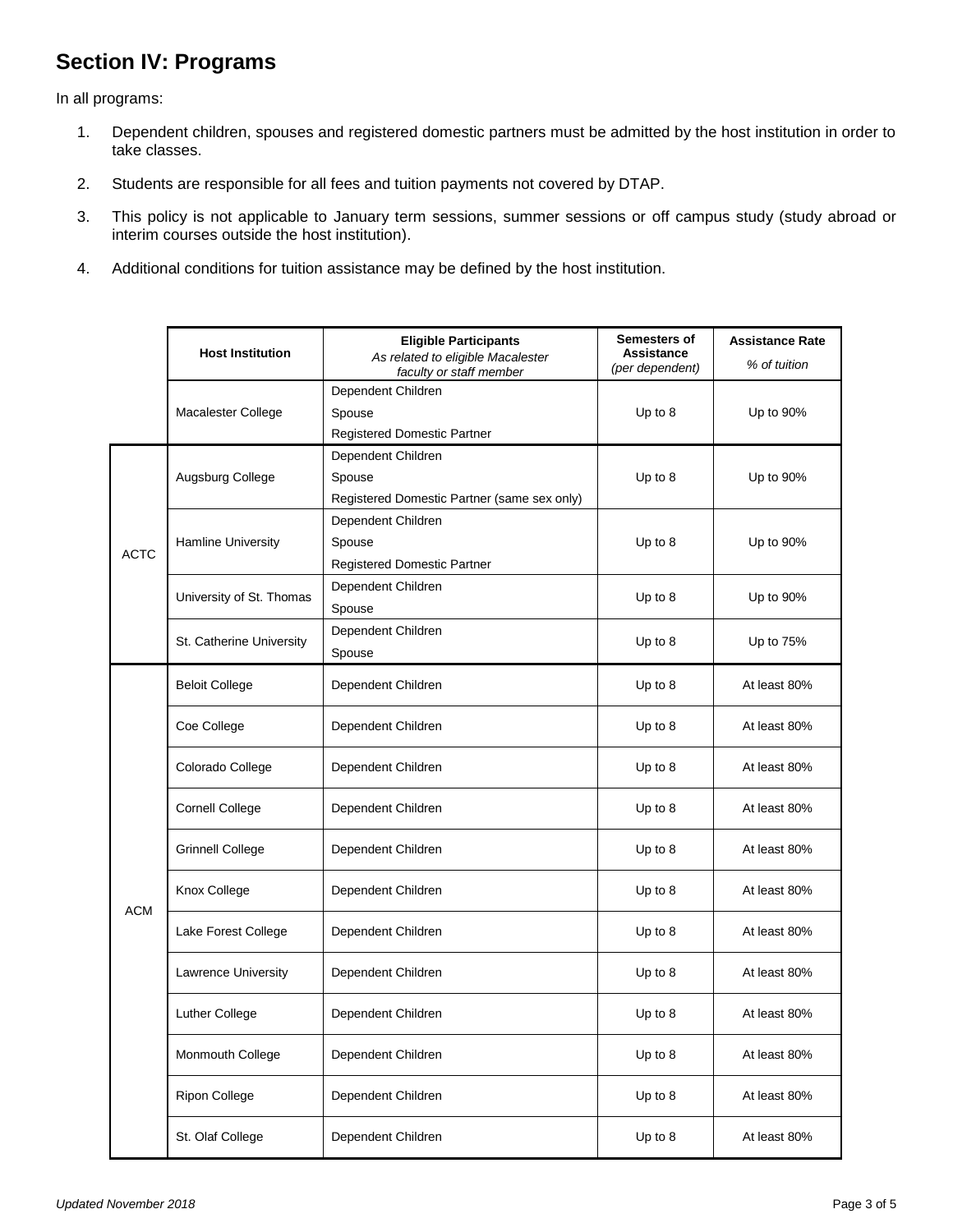### **Dependent Children Attending Macalester College**

- 1. Dependent children of eligible employees may receive tuition assistance paying up to 90% of Macalester College's current tuition.
- 2. DTAP is applicable to Macalester faculty-led semester programs or exchange programs between Macalester and another university as defined by agreement between the Employment Services and the International Center.
	- Monies granted under this section are specifically prohibited from leaving Macalester College. If a student wishes to enroll in a program that necessitates cash outlay by Macalester College, the tuition assistance will be held in abeyance during the student's period of off-campus study.
- 3. Only full-time students admitted and enrolled for their first baccalaureate degree are eligible for assistance.
	- Students may be considered for participation as a part-time student if temporary circumstances limit their ability to take on a full load. However, each less than full load semester must be approved in advance by the program administrator (Employment Services) and will count as a full semester under DTAP. Part time applications will be considered on a case by case basis.

## **Dependent Children Attending ACTC Schools**

1. *University of St. Thomas, Augsburg College, and Hamline University* Dependent children of eligible full-time employees may receive assistance paying up to 90% of the current tuition.

## 2. *St. Catherine University*

Dependent children of eligible full-time employees may receive assistance paying up to 75% of the current tuition.

- 3. Only full-time students enrolled for their first baccalaureate degree are eligible for assistance under this section.
	- Students may be considered for participation as a part-time student if temporary circumstances limit their ability to take on a full load. However, each less than full load semester must be approved in advance by the program administrator (Employment Services) and will count as a full semester under DTAP. Part time applications will be considered on a case by case basis.

### **Dependent Children Attending ACM Schools**

- 1. Dependent children of eligible employees may receive tuition assistance from participating ACM colleges in accordance with the host institution's policies, the policies contained in this section, and the policies of the ACM Faculty/Staff Children Tuition Exchange Program.
- 2. Only full-time students enrolled for their first baccalaureate degree are eligible for assistance under this section.

## **Spouses and Registered Domestic Partners Attending Macalester College and ACTC Schools**

- 1. Tuition remission is available for undergraduate courses only.
- 2. Spouses and registered domestic partners who have already attained a baccalaureate degree or the equivalent are not eligible to participate in this program.

### 3. *Macalester College*

Spouses and registered domestic partners of eligible full-time employees may receive assistance paying up to 90% of the current tuition.

- Courses may be related or unrelated to obtaining a degree. Degree-seeking students must apply to the college through the Admissions Office. Non-degree-seeking students must apply through the Registrar's Office.
- Students may be part-time or full-time, but each semester will count as a full semester under DTAP.

### 4. *University of St. Thomas*

Spouses of eligible full-time employees may receive assistance paying up to 90% of the current tuition.

- Courses may be related or unrelated to obtaining a degree.
- Students may be part-time or full-time, but each semester will count as a full semester under DTAP.